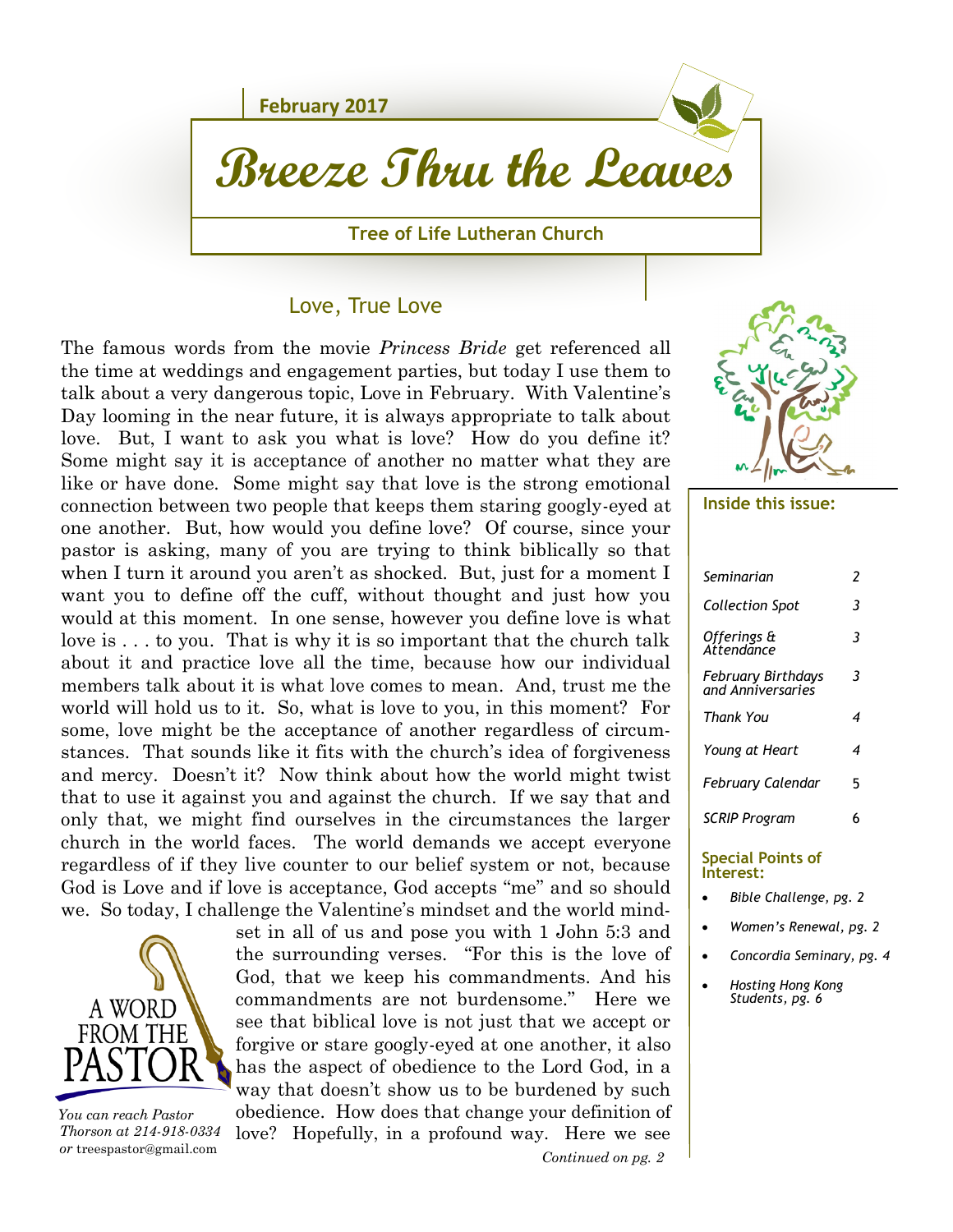## Bible Challenge Celebration

ALL members and friends of Tree of Life are invited to attend the Bible Challenge Celebration on Sunday, February 26th. We will have a potluck lunch following worship. More details coming soon.

## Women's Renewal

### **March 3-5, 2017**

### **Camp Lone Star in LaGrange, Texas**

Angie Goeke will lead sessions on the theme "Love Lives".

Motel-style lodging, meals and all programming are just \$144/person.

Contact the office if you are interested.

## Adopt-a-Student Seminarian

To the saints at Tree of Life Lutheran Church,

Classes are back in session now at the Seminary and things are as busy as ever. We already had our first snow of the season and I was amazed. I don't know many years it's been since I've seen snow of any kind and we certainly do not get this much snow in Texas.

Since we have just ended the seasons of Advent and Christmas and are now moving into Epiphany, I've been thinking a lot about what it means that God would send his Son to live among us and be our savior. Naturally, it's come up a lot in classes as well. In fact, one hymn in particular, "Of the Father's Love Begotten" (LSB 384), came up multiple times in various classes. It's one of the oldest hymns in our hymnal, from the 300s, yet it shows the amazing love that God has for the world in sending his Son. I thought I would share a part of this hymn with you as something to think about after having celebrated Christmas and now moving forward into the new year.

Of the Father's love begotten

Ere the worlds began to be,

He is Alpha and Omega,

He the source, the ending He,

Of the things that are, that have been,

 And that future years shall see Evermore and evermore.

## Love, True Love *continued*

that love is no longer just something between "me and you," now it also involves "me, you and the Lord." So not only do our affections point toward the other in our loving relationship, it also flows from a responsibility to God's command and design for relationships. As we approach the "loving" holiday of Valentine's Day, I urge you to remember that we indeed love and in some senses our love looks like the world wants it to, but it is *more* than just those feelings and the acceptance the world wants. It always flows from the love which God has for us in Christ, and the love he (Christ) had for us in his fulfillment of all God's commands. As we love this season of love (and all the rest of the year, I hope) I pray that you love out of desire to fulfill all righteousness and God's commands as well out of the redeemed kindness of your hearts. If you're confused about all of this just know, I love you. God bless.

This is He whom seers in old time Chanted of with one accord, Whom the voices of the prophets Promised in their faithful word. Now He shines, the long-expected; Let creation praise its Lord Evermore and evermore. Christ, to Thee, with God the Father, And, O Holy Ghost, to Thee Hymn and chant and high thanksgiving And unending praises be, Honor, glory, and dominion, And eternal victory

Evermore and evermore. Amen.

I love how the hymn points out that everything about Jesus and his work starts with the Father's love. The love of God is the beginning and end of everything. It's what the scriptures are all about and it is what drives the life of the church and our lives as Christians.

Have a blessed New Year, Kendall Davis

*(Letter is posted in the Information Center.)*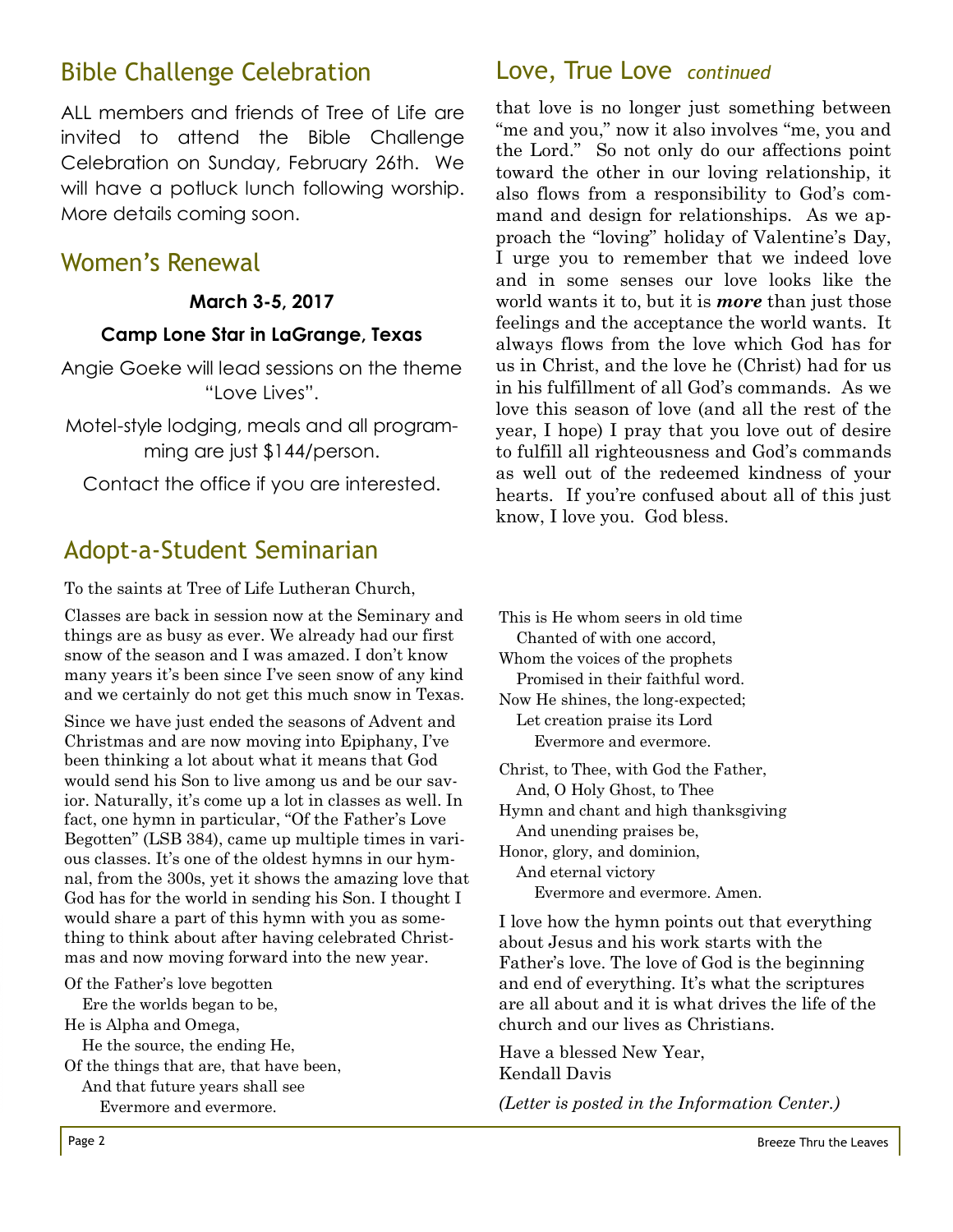

| Jan Keitch            | $2 - 7$ |
|-----------------------|---------|
| Mary Ellen Matzek 2-7 |         |
| Kenneth Brown         | 2-8     |
| Sam Grant             | 2-8     |

| Jennifer Limerick   | $2 - 13$ |
|---------------------|----------|
|                     |          |
| <b>Betty Nixon</b>  | 2-13     |
| <b>Allen Gray</b>   | 2-14     |
| Katie Jander        | $2 - 14$ |
| <b>Myrtle Evans</b> | 2-16     |
| Paul Denton         | 2-22     |
| <b>Haley Melton</b> | 2-26     |
| Shannon Murphy 2-26 |          |
|                     |          |



Steven & Merita Hurst 2-5 Mike & Linda Angelbeck 2-14 Lynn & Pam Hinkel 2-14 Paul & Kim Denton 2-19

# Offerings and Attendance for January

### Collection Spot

We have an area in the Fellowship Hall that we use for collecting many items on a regular basis. It is located on the wall between the kitchen and the library. Some of the things we collect:

- Boxtops for Education  $\rightarrow$  Toler Elementary
- $\bullet$  Soup Labels, etc.  $\rightarrow$  Bethesda Lutheran **Communities**
- Postage stamps  $\rightarrow$  Lutheran World Relief to help cover costs of shipping quilts & kits
- Ink cartridges & cell phones  $\rightarrow$  TOL youth
- Food and personal care items  $\rightarrow$  Good Samaritans of Garland & White Rock Center of Hope

We also collect aluminum cans for TOL youth. Please collect your cans in a heavy duty garbage bag and place them in the fenced in area by the kitchen.

Special collections (like SOUPer Bowl, Sock it to 'em, VBS, etc.) are usually on a separate table by the nursery.

Thank you for collecting these items to help all God's children.

| <b>DATE</b>              | <b>SS</b> | 10:30 | <b>General</b><br><b>Offering</b> | Growing<br>To the<br><b>Future</b> | <b>Mission</b><br><b>Tithe</b> |
|--------------------------|-----------|-------|-----------------------------------|------------------------------------|--------------------------------|
| 1/1/17                   | 15        | 75    | \$4,234                           | \$400                              | \$423                          |
| 1/8/17                   | 33        | 89    | \$4,104                           | \$700                              | \$410                          |
| 1/15/17                  | 28        | 78    | \$3,130                           | \$250                              | \$313                          |
| 1/22/17                  | 28        | 85    | \$3,861                           | \$410                              | \$386                          |
| 1/29/17                  | 33        | 84    | \$3,131                           | \$1,625                            | \$313                          |
| <b>Total for January</b> |           |       | \$18,460                          | \$3,385                            | \$1,845                        |

\*Planned for in January—\$19,325

## Offerings and Attendance for December

| <b>DATE</b>               | <b>SS</b> | 10:30 | General<br><b>Offering</b> | Growing<br>To the<br><b>Future</b> | <b>Mission</b><br><b>Tithe</b> |
|---------------------------|-----------|-------|----------------------------|------------------------------------|--------------------------------|
| 12/4/16                   | 15        | 61    | \$6,370                    | \$200                              | \$637                          |
| 12/11/16                  | 26        | 81    | \$3,899                    | \$200                              | \$390                          |
| 12/18/16                  | 32        | 66    | \$5,032                    | \$400                              | \$503                          |
| 12/25/16                  | <b>NA</b> | 62    | \$12,204                   | \$500                              | \$1,220                        |
| <b>Total for December</b> |           |       | $$27,505*$                 | \$1,300                            | \$2,750                        |

\*Planned for in December—\$19,750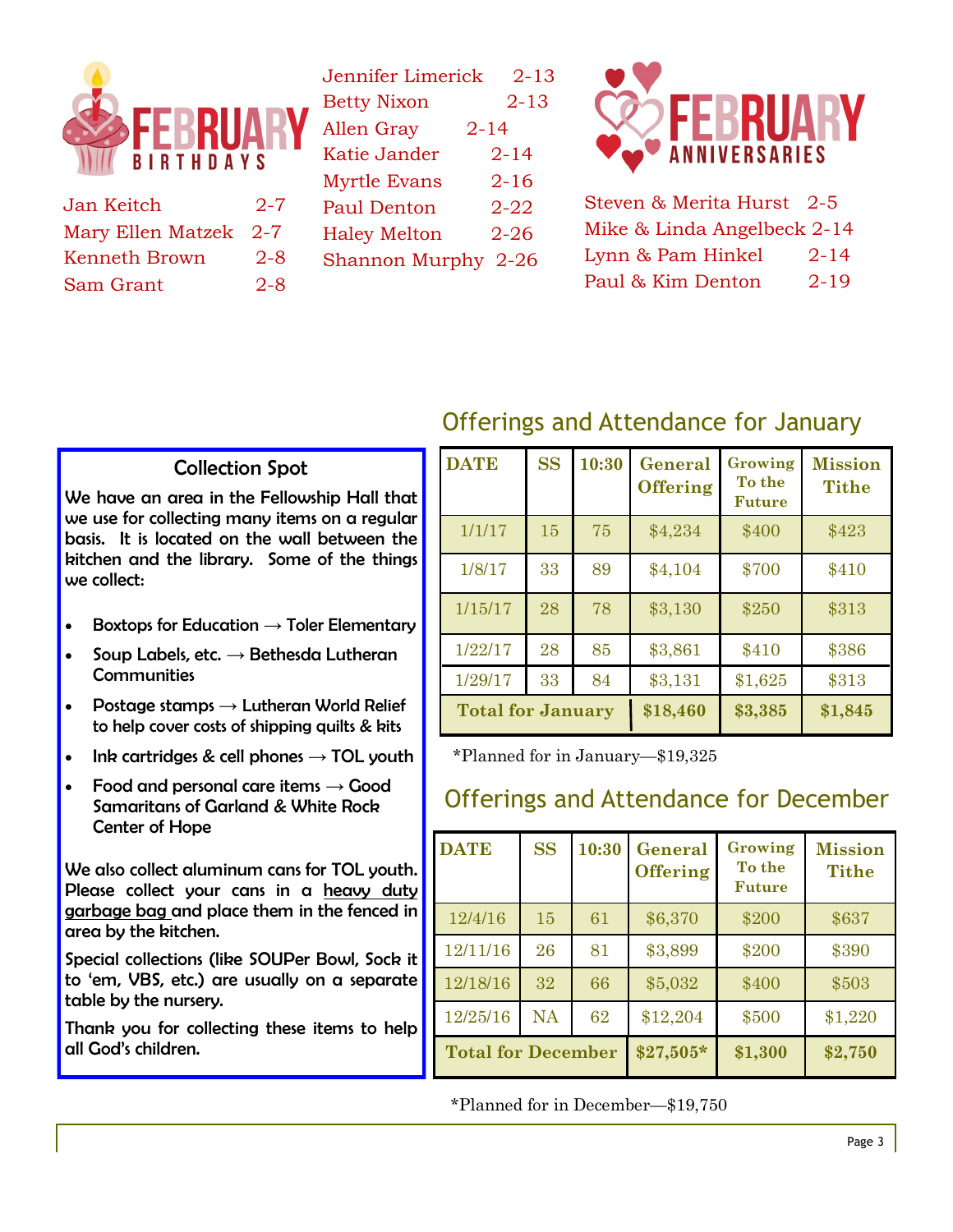

To God's Representatives:

As things have settled down a bit for me, I realized I had failed to fully express my gratitude to all of you for your love, care and support after Steven's death. I have been so overwhelmed by your genuine and unending support and concern for me and my family. I will never be persuaded that any other group of people could be more caring or concerned. I know Steven is at peace and is happy in his new home and waiting to welcome me when I join him. Thank you for being the loving and supportive friends you have shown yourself to be. I am lucky to have all of you in my life. Thank you and I pray God to bless every one of you. You have really shown yourselves to be God's representatives to me.

With heartfelt love,

Merita Hurst

*To Tree of Life Congregation and Pastor,*

*During the last several days, since the passing of Marty L. Watson, my mom, the prayers of the church has greatly been appreciated and I and my brother David and my nephew D.W. are extremely thankful for all the intercession for our family.*

*Many blessings to All,*

*Love,*

 *In Jesus Name,*

*Glenn Alan Watson*

*Dear Tree of Life Family,*

*Thank you so very much for the Christmas gifts you gave to us. We are so thankful for your generosity and so blessed to be able to work with and for all of you!*

*May God continue to bless each of you,*

*Pastor Thorson Kara Jander Andrew Kortze & Allie Banda*

# Young at Heart

In February, Young at Heart plans to go out to eat on their regular meeting date—Tuesday, February 14th at 11:30 AM at Valentino's at 2507 Lakeview Pkwy. in Rowlett. Join us for great food and fellowship!

Also in February, Young at Heart members will be visiting our shut-ins and taking a special treat to them. We have many in our congregation that are unable to attend church and they really appreciate phone calls, cards and visits.

In 2016, \$900 was deposited into the Young at Heart account from the sale of the garden stones. We really appreciate the time Christy Kloostra has devoted to selling our stones.

Young at Heart has new co-leaders: Patty Gibbs and Wanda Samples. We look forward to the new plans and ideas these young ladies have in store for the group!

# Concordia Seminary, St. Louis

Dear Friends in Christ,

Thank you for your generous donation of \$538.00. Your gift will be used with careful Christian stewardship to prepare pastors, missionaries, deaconesses, and leaders who will proclaim that Jesus, the Christ Child, is Savior of the world!

I am so deeply grateful for you, and the entire Seminary family is thankful for your partnership! You are helping to assure that present and future generations are blessed with faithful pastors and the kind of rich congregational life you and I have enjoyed.

Thanks again! May our gracious Lord bless you and your loved ones at Christmas and always with love, joy, peace, faith, and confidence that the Savior born over 2,000 years ago now reigns for all eternity.

In the name of the Christ Child,

Dale A. Meyer, Ph.D. President